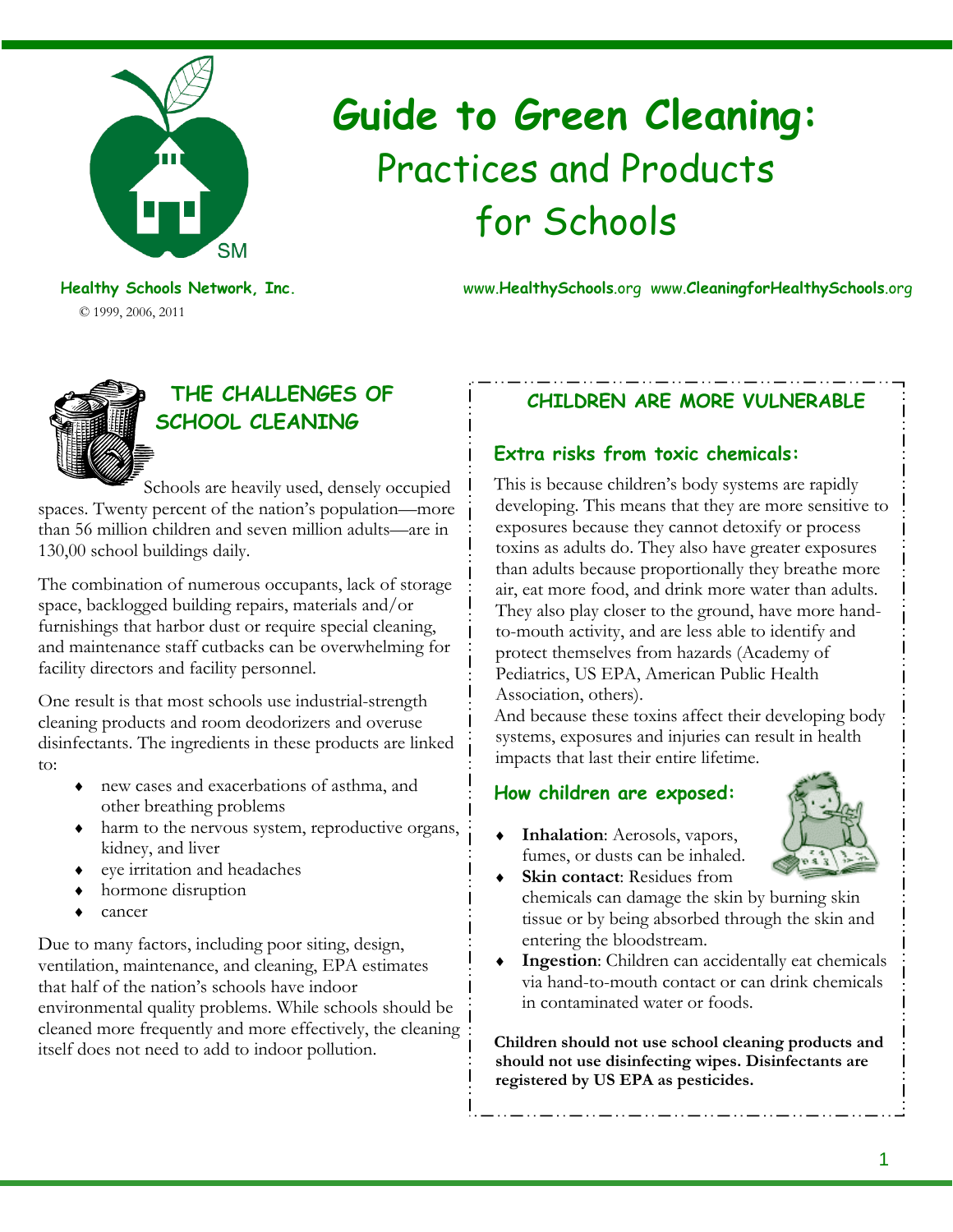#### **25% of chemicals in the cleaning products used in schools are toxic and contribute to**

**poor indoor air quality, smog, cancer, asthma, and other diseases.** 



Tests on various chemicals acting in combination with one another are practically non-existent. Despite this, a

wide variety of toxic or hazardous products are routinely used for cleaning and maintaining schools, buildings in which the majority of occupants are children, packed closely together. Adult worker exposure limits are negotiated in a federal regulatory process. But new research on children and their vulnerability, on work-related asthma, and on the costeffectiveness of green cleaning products, are strong reasons to adopt prevention practices.

## **PARENTS**

#### **When to suspect an environmental problem in your child's school:**

- ♦ Your child starts most days healthy but often develops health complaints during the school day/week
- ♦ Your child comes home from school sick, tired, itchy, or angry or has new rashes
- ♦ Your child uses more asthma medications on school days
- ♦ Your child shows new or worsening health or learning problems only on certain days or as the school heating season starts
- ♦ Your child comes home with odd odors clinging to his or her clothing
- ♦ **Ask your school if anyone else has complaints, and ask how it promotes a healthy indoor environment**.

## **SCHOOL OFFICIALS**

**Poor school indoor air quality has many negative consequences, including decreased attendance, achievement, and productivity.** 

- ♦ Over **6 million** children under 18 have asthma, which causes over **14 million** missed school days each year.
- Research shows that new cases of and exacerbations of asthma lead to greater absenteeism, reduced productivity, and lower test scores among students.
- The bottom line: It is in the school's, the school district's, and the children's best interest to maximize your school's indoor air and environmental quality.
- Always take the first health complaint or question **seriously.**
- Adopt a green cleaning program to help reduce **sources of pollution indoors.**

## **Cleaning for Healthy Schools**

- ♦ Prevent dirt at the door use walk-off mats
- Use **third-party certified** cleaning and paper products and hand soaps that have been evaluated as greener, healthier, and effective
- ♦ Cleaning with an all-purpose product removes most germs
- ♦ Disinfect only targeted areas, and when required
- Ban cleaning products brought from home
- Ban room fresheners, deodorizers, plug-ins; ban para-dichloro-benzene cake toilet deodorizers
- Update and maintain cleaning equipment
- Clean rooms from the top down (not bottom up)

### **Breathe easy—clean doesn't have an odor!**

### **Elements of a Successful Program**

- ♦ Evaluate current cleaning problems and methods
- Inventory cleaning products and equipment
- Phase in use of certified green cleaning **products**
- ♦ Educate building occupants and the community on what to look for and how to help
- ♦ Create a school comment box for questions, problems, and information about the facility
- ♦ Train custodial staff
- Track success by tracking school nurse visits, worker health, cost savings.
- ♦ **Celebrate success!** 
	- Reward staff
	- Promote to the community

#### **For free information, training, and tools, visit:**

## **www.CleaningforHealthySchools.org**

- Presentation for communities
- Training modules for workers, administrators
- Approved list of green cleaning products
- Free color poster
- Inspection checklist
- Chemical inventory form
- Equipment inventory form

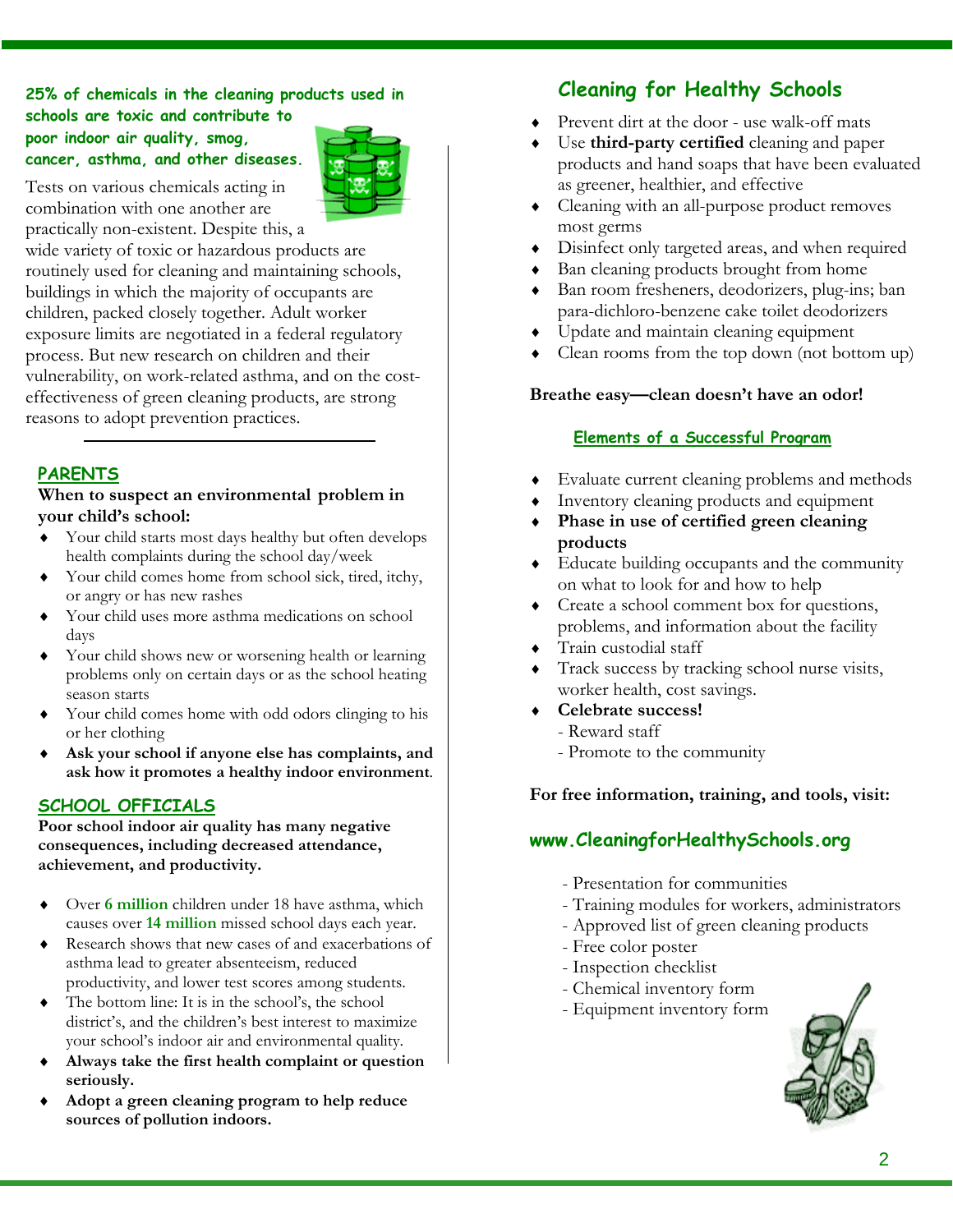## **Three Steps: Cleaning for Healthy Schools**

## **1. Prevent dirt; use advanced cleaning methods**

#### **Best Practices:**

- Use walk-off mats at all entrances
- Ban pets and food from classrooms
- Keep walkways clean
- Keep recycling, trash, and dumpster areas clean and easily accessible
- ♦ Clean areas from the top down
- ♦ Replace PVC and VAT floor tiles with durable, environmentally preferable alternatives
- ♦ Clean up spills promptly and keep the building dry
- HEPA vacuum instead of dry mopping; use microfiber mops and rags
- Separate general cleaning from disinfecting
- Disinfect if required, target high-risk areas; use EPAregistered disinfectants (pesticides) only as directed.

### **Tips:**

- Use soap and water for hand washing, not sanitizers
- Use green-rated toilet paper and paper towels
- Clean out lockers and desks regularly
- Avoid classroom clutter and dust catchers
- Prohibit cleaning products, and used carpets and furnishings brought from home

## **2. Use third-party certified green cleaning products**

#### **Benefits of third-party certified products:**

- ♦ Meet independent standards as safer for human health and the environment
- Meet standards for effective cleaning
- Are cost neutral and may save money
- Help reduce health risks and sources of indoor pollution

#### **Choosing Products:**

- ♦ Less-toxic, effective cleaning products are readily available through most manufacturers and vendors
- Request, test, and choose only third-party certified green products
- Caution: beware of false marketing claims
- ♦ **See Consumer Reports'** *Greener Choices*  www.GreenerChoices.org
- ♦ *NOTE*: EPA's Design for Environment program provides technical assistance to corporations to improve chemical-intensive products. DfE is not a registered certification mark.



#### **Good News on Cost from New York State**

"Our experience from over three years of implementing the legislation that requires all schools in New York State to use environmentally sensitive, or "green", cleaning products, is that they currently do not cost more than traditional cleaning products. In fact, our anecdotal evidence has shown that green cleaning products cost the same or less, and they work as effectively, as their traditional counterparts. …. As the green cleaning product market has expanded, more cleaning products and competition are available in the marketplace which will also impact costs."

> New York State Office of General Services Green Cleaning Program 2010

## **3. Update old or outdated equipment**

- Use high-efficiency (HEPA) vacuum cleaners
	- ◊ HEPA-filtered vacuum cleaners help eliminate microscopic particles from the air
	- ◊ Visit the Carpet & Rug Institute for more information:
		- www.carpet-rug.org
- Use microfiber mops and wipes
- Use vacuum attachments for buffers/burnishers
- Install cleaning product dilution stations in custodial closets
	- ◊ Used for portion control
	- ◊ Reduces need for product storage space